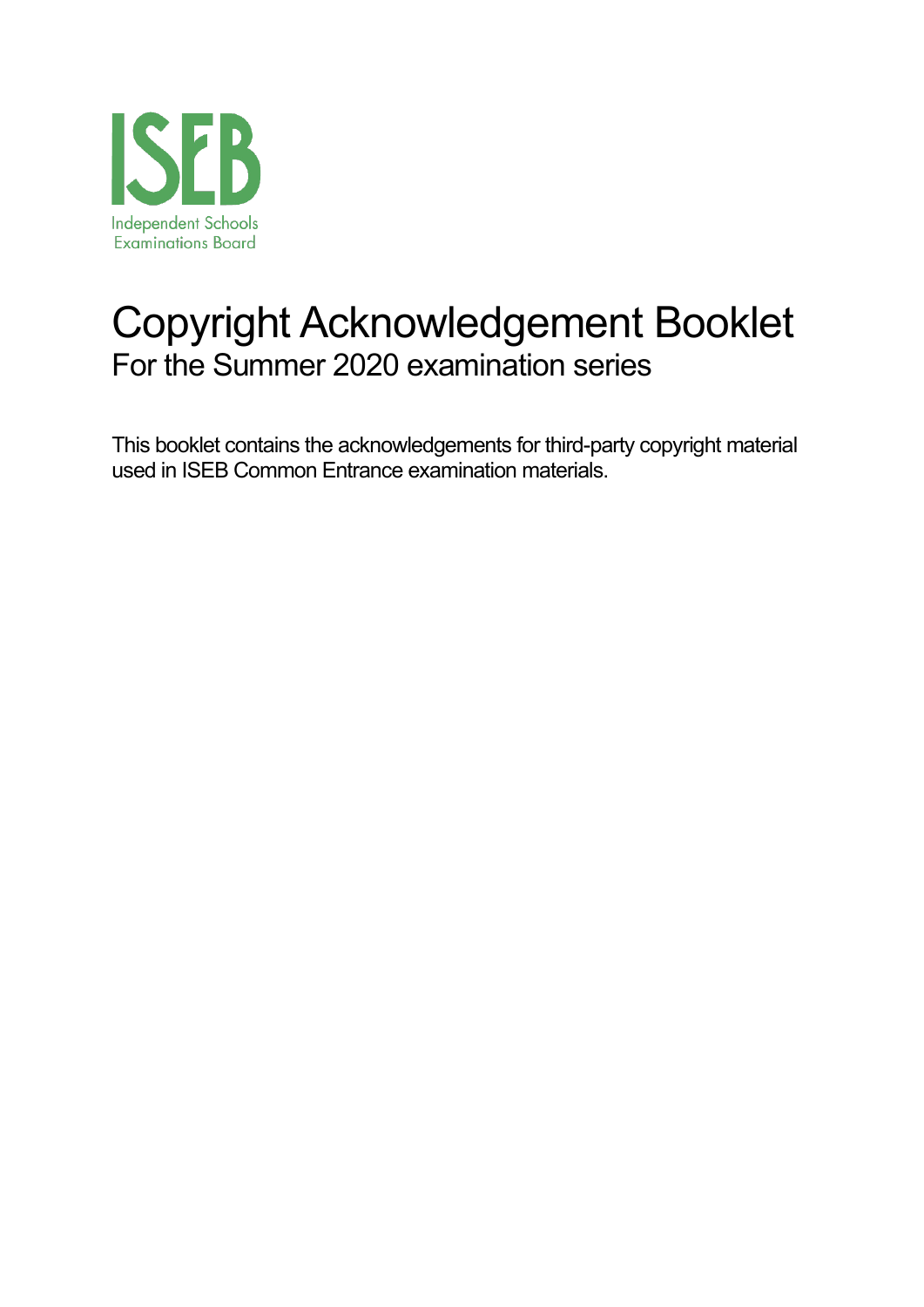ISEB and Third-Party Copyright

Since the Autumn 2018 examination series, ISEB has been publishing acknowledgements of all third-party copyright material in a separate booklet, available on the ISEB website (www.iseb.co.uk), rather than in examination papers. All papers which include third-party copyright material will be listed in this booklet, arranged alphabetically by subject. Any material which does not require copyright acknowledgment is not listed.

ISEB makes every reasonable effort to obtain clearance to reproduce all third-party content that it uses in its assessment material. In the event that it has inadvertently used material without permission, or if it has failed to acknowledge the copyright owner correctly, ISEB will be pleased to make appropriate amendments at the earliest possible opportunity.

The ISEB Copyright Team can be contacted by email copyright@iseb.co.uk or by post.

#### **Contents**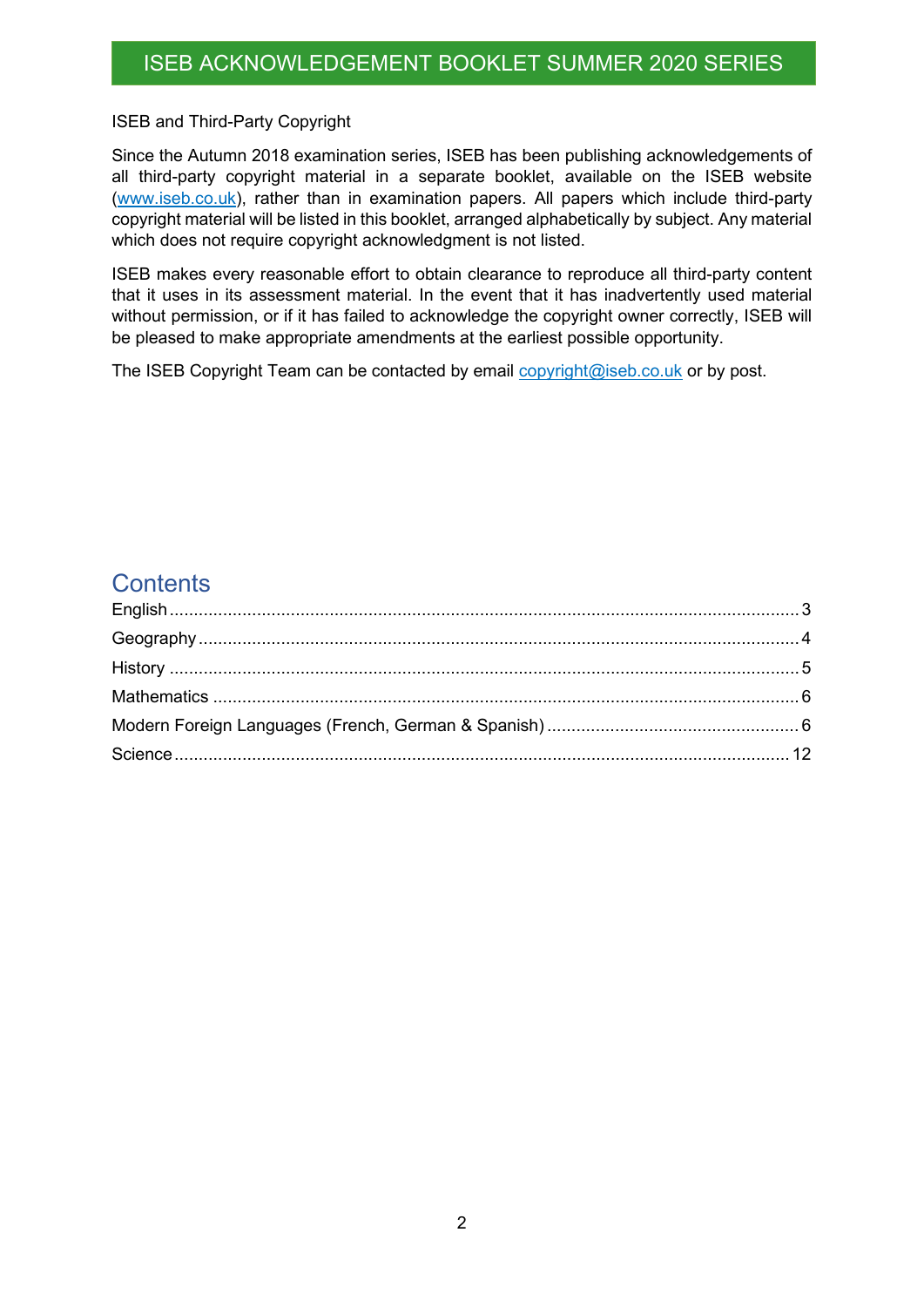# English

| $13+$ English         |           |                                                                                                                                                                                                                                                                                                              |
|-----------------------|-----------|--------------------------------------------------------------------------------------------------------------------------------------------------------------------------------------------------------------------------------------------------------------------------------------------------------------|
| Levels 1 & 2: Paper 1 | Section A | Extract from Marina by Carlos Ruiz Zafon, published by The Orion Publishing Group,<br>$\circledcirc$<br>London (first published in Great Britain in 2013 by Weidenfeld and Nicholson).<br>Permission has been requested for use in the US, its territories and dependencies, the<br>Philippines, Canada etc. |
| Levels 1 & 2: Paper 2 | Section A | Scratches, from Collected Poems by Hugo Williams published with kind permission of<br>$\odot$<br>Faber and Faber Ltd                                                                                                                                                                                         |

<span id="page-2-0"></span>

| <b>CASE English</b> |                                                                                                                                                                                                                   |
|---------------------|-------------------------------------------------------------------------------------------------------------------------------------------------------------------------------------------------------------------|
| Text B              | $\circ$ Dry August Burned by Walter de la Mare, published with kind permission of<br>The Literary Trustees of Walter de la Mare and The Society of Authors as their<br>Representative. All copyright territories. |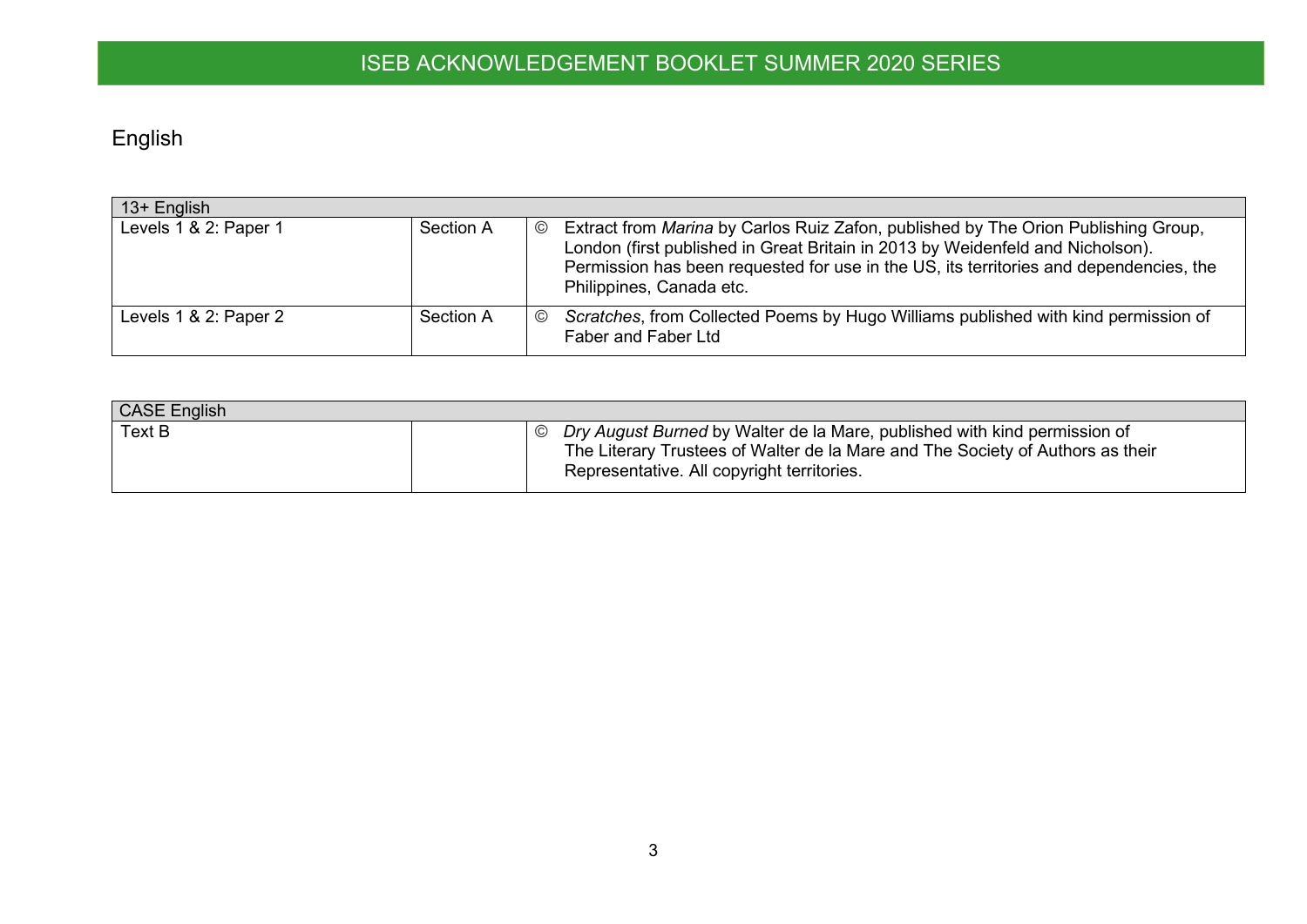## Geography

| 13+ Geography                 |                               |         |                                                                                                                                                                                                       |
|-------------------------------|-------------------------------|---------|-------------------------------------------------------------------------------------------------------------------------------------------------------------------------------------------------------|
| Section A: Location Knowledge |                               | $\odot$ | Map provided with permission of D-maps<br>https://d-maps.com/carte.php?num car=28671⟨=en                                                                                                              |
| Section B: Ordnance Survey    |                               | $\odot$ | Extract 2324/147 produced by Ordnance Survey Limited 2018 © Crown copyright 2016.<br>All rights reserved                                                                                              |
| Section C: Thematic Studies   | C <sub>1</sub>                |         | ISEB is aware that third-party material has been used in this question, but it has not<br>been possible to identify and acknowledge the original source                                               |
|                               | C <sub>2</sub>                |         | ISEB is aware that third-party material has been used in this question, but it has not<br>been possible to identify and acknowledge the original source                                               |
|                               | C <sub>2</sub> e) mark scheme |         | ISEB is aware that third-party material has been used in this question, but it has not<br>been possible to identify and acknowledge the original source                                               |
|                               | C3 c) mark scheme             | $\odot$ | Image published with kind permission of Robert Gamesby<br>(http://www.coolgeography.co.uk)                                                                                                            |
|                               | C4c)                          |         | Data from the United Nations: Department of Economic and Social Affairs Population<br>Division (2017), published under Creative Commons license<br>(https://creativecommons.org/licenses/by/3.0/igo/) |
|                               | C <sub>5</sub>                | $\odot$ | Stock photo ID: 593320622 / Shutterstock                                                                                                                                                              |

<span id="page-3-0"></span>

| <b>CASE Geography</b> |            |                                                                |
|-----------------------|------------|----------------------------------------------------------------|
|                       | Resource B | Map provided by kind permission of the Digimap service (EDINA) |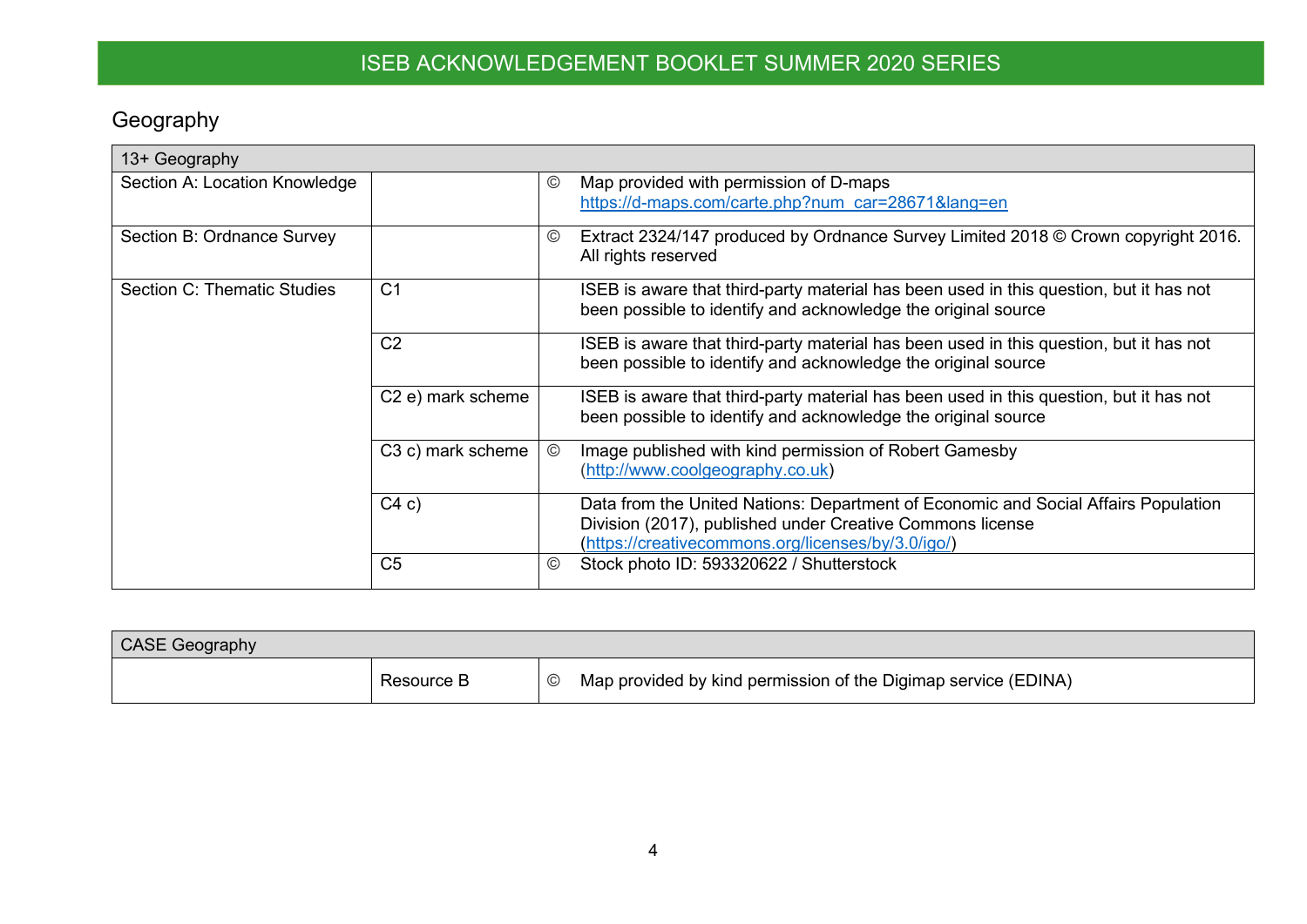History

| 13+ History                       |          |   |                                                                                                               |
|-----------------------------------|----------|---|---------------------------------------------------------------------------------------------------------------|
| <b>Medieval Realms:</b>           | Source B |   | ISEB is aware that third-party material has been used in this question, but it                                |
| Britain 1066-1485                 |          |   | has not been possible to identify and acknowledge the original source                                         |
|                                   | Source C |   | ISEB is aware that third-party material has been used in this question, but it                                |
|                                   |          |   | has not been possible to identify and acknowledge the original source                                         |
| The Making of the United Kingdom: | Source A | © | Execution of Mary Queen of Scots, artist unknown. National Galleries of                                       |
| 1485-1750                         |          |   | Scotland, Purchased 1934                                                                                      |
|                                   | Source B |   | Contains public sector information licensed under the Open Government<br>Licence $v3.0$                       |
|                                   |          |   | http://www.nationalarchives.gov.uk/doc/open-government-licence/version/3/                                     |
|                                   | Source C | © | Adapted extract from Elizabeth the Queen, Alison Weir, Vintage Books,<br>London; copyright permission pending |
| Britain and Empire: 1750-1914     | Source C | © | Image reproduced by kind permission of the Internet Archive, and the                                          |
|                                   |          |   | University of Toronto library                                                                                 |

<span id="page-4-0"></span>

| <b>CASE History</b> |                                                                                                                                                                                                                                                                                                |
|---------------------|------------------------------------------------------------------------------------------------------------------------------------------------------------------------------------------------------------------------------------------------------------------------------------------------|
| Source A            | Contains public sector information licensed under the Open Government<br>Licence v3.0<br>http://www.nationalarchives.gov.uk/doc/open-government-licence/version/3/                                                                                                                             |
| Source B            | ISEB is aware that third-party material has been used in this question, but it<br>has not been possible to identify and acknowledge the original source                                                                                                                                        |
| Source C            | Adapted extract from Blood, Sweat and Arrogance: The Myths of Churchill's<br>©<br>War by Gordon Corrigan, published by The Orion Publishing Group, London<br>(first published by Weidenfeld & Nicolson, 2006). Extract reproduced by kind<br>permission of The Orion Publishing Group, London. |
| Source D            | Adapted extract from Bernard Montgomery by Tim Moreman, published by<br>©<br>Osprey Publishing, 2010; copyright permission pending                                                                                                                                                             |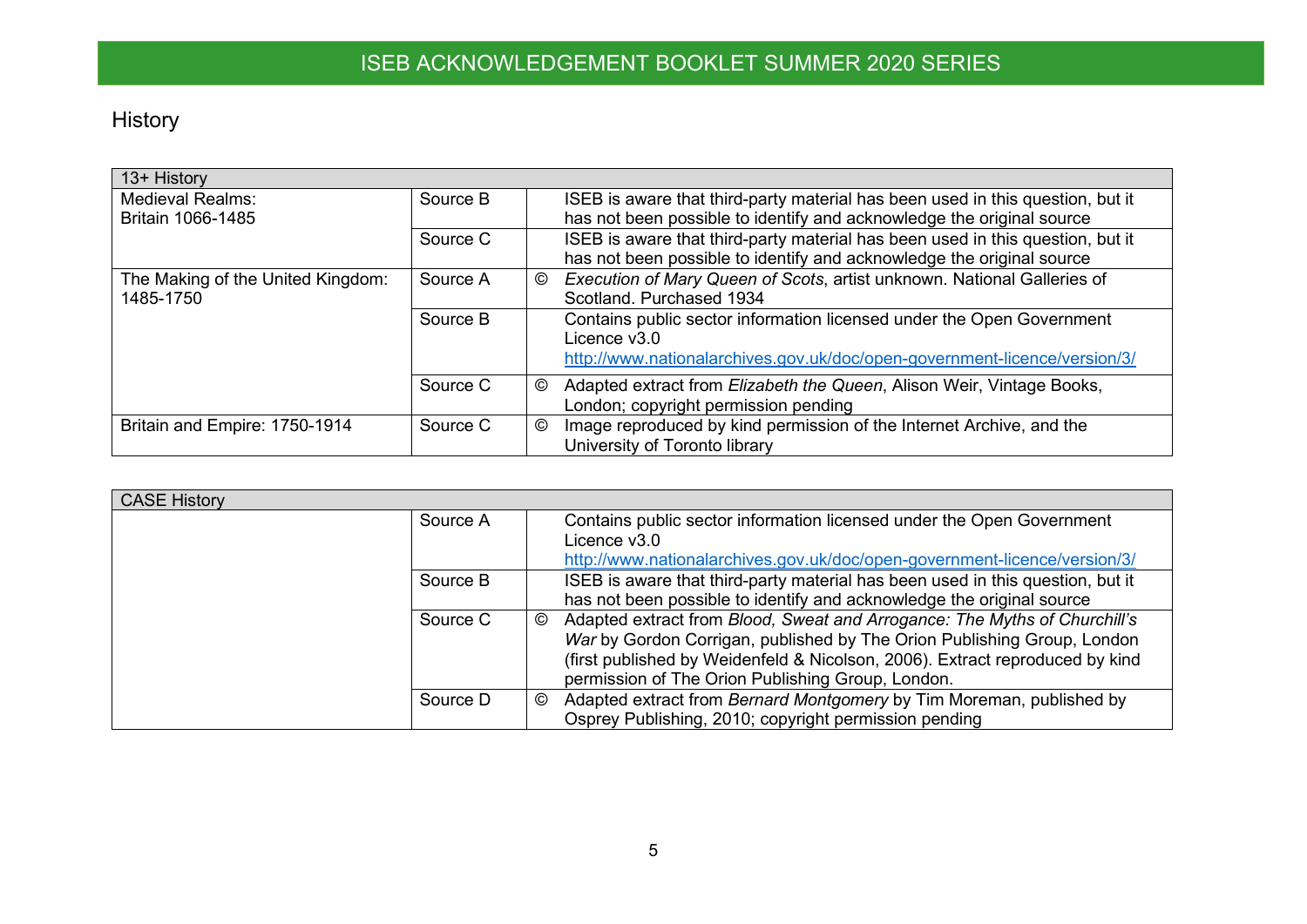#### Mathematics

| 13+ Mathematics        |    |                                                             |
|------------------------|----|-------------------------------------------------------------|
| Level 1 Non-Calculator |    | Stock photo ID: 199730273 / Shutterstock<br>$\circledcirc$  |
|                        |    | Stock photo ID: 199730279 / Shutterstock<br>$_{\mathbb{O}}$ |
|                        |    | Stock photo ID: 108036911 / Shutterstock<br>$\circledcirc$  |
|                        | 10 | Stock photo ID: 483438160 / Shutterstock<br>$\odot$         |
| Level 1 Calculator     |    | Stock photo ID: 93429673 / Shutterstock<br>$\circledcirc$   |
|                        | 10 | Stock photo ID: 260056928 / Shutterstock<br>$\circledcirc$  |
|                        | 12 | Stock photo ID: 111117323 / Shutterstock<br>$_{\mathbb{O}}$ |
|                        | 15 | Stock photo ID: 741544921 / Shutterstock<br>$\circledcirc$  |

#### Modern Foreign Languages (French, German & Spanish)

<span id="page-5-1"></span><span id="page-5-0"></span>

| 13+ French                    |                    |   |                |                                           |
|-------------------------------|--------------------|---|----------------|-------------------------------------------|
| Level 1 Listening - Candidate | <b>Section One</b> |   | $_{\odot}$     | Stock photo ID: 206756302 / Shutterstock  |
|                               |                    |   | ©              | Stock photo ID: 776385019 / Shutterstock  |
|                               |                    |   | $_{\odot}$     | Stock photo ID: 196254728 / Shutterstock  |
|                               |                    | 2 | $^{\circ}$     | Stock photo ID: 466527416 / Shutterstock  |
|                               |                    |   | $\circledcirc$ | Stock photo ID: 169431245 / Shutterstock  |
|                               |                    |   | $\circledcirc$ | Stock photo ID: 1014414790 / Shutterstock |
|                               |                    | 3 | $^{\circ}$     | Stock photo ID: 321476147 / Shutterstock  |
|                               |                    |   | $\circledcirc$ | Stock photo ID: 538621162 / Shutterstock  |
|                               |                    |   | $\circledcirc$ | Stock photo ID: 531229633 / Shutterstock  |
|                               |                    | 4 | $^{\circ}$     | Stock photo ID: 727210771 / Shutterstock  |
|                               |                    |   | $\circledcirc$ | Stock photo ID: 193611890 / Shutterstock  |
|                               |                    |   | $\circledcirc$ | Stock photo ID: 102195790 / Shutterstock  |
|                               |                    | 5 | $^{\circ}$     | Stock photo ID: 659747449 / Shutterstock  |
|                               |                    |   | $\circledcirc$ | Stock photo ID: 568098313 / Shutterstock  |
|                               |                    |   | $\circledcirc$ | Stock photo ID: 413920438 / Shutterstock  |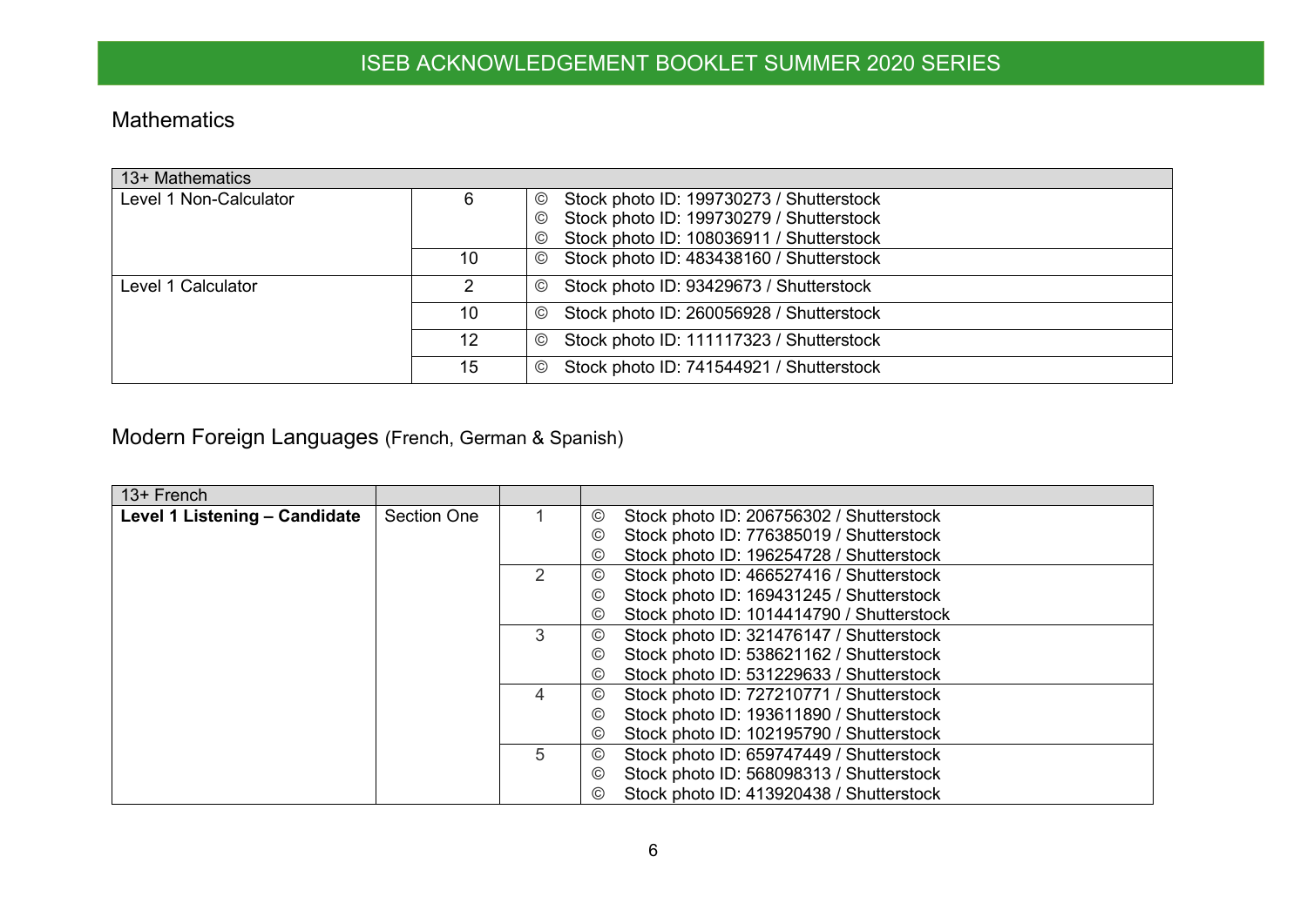| 13+ French (continued)        |                     |                |                 |                                           |
|-------------------------------|---------------------|----------------|-----------------|-------------------------------------------|
| Level 1 Listening - Candidate | <b>Section Two</b>  |                | $^{\circledR}$  | Stock photo ID: 1162539343 / Shutterstock |
| (continued)                   |                     |                | $^{\circledR}$  | Stock photo ID: 769305217 / Shutterstock  |
|                               |                     |                | ©               | Stock photo ID: 1008961675 / Shutterstock |
|                               |                     |                | ©               | Stock photo ID: 134930639 / Shutterstock  |
|                               |                     |                | ©               | Stock photo ID: 367428596 / Shutterstock  |
|                               |                     |                | ◎               | Stock photo ID: 394505320 / Shutterstock  |
|                               |                     |                | ©               | Stock photo ID: 703366438 / Shutterstock  |
|                               |                     |                | $^{\circledR}$  | Stock photo ID: 533798290 / Shutterstock  |
| <b>Level 1 Reading</b>        | <b>Section One</b>  | $\mathbf{1}$   | $\odot$         | Stock photo ID: 643211005 / Shutterstock  |
|                               |                     |                | ©               | Stock photo ID: 519764725 / Shutterstock  |
|                               |                     |                | ©               | Stock photo ID: 642907897 / Shutterstock  |
|                               |                     | 2              | $\odot$         | Stock photo ID: 26495521 / Shutterstock   |
|                               |                     |                | $\odot$         | Stock photo ID: 134930639 / Shutterstock  |
|                               |                     |                | ©               | Stock photo ID: 169431245 / Shutterstock  |
|                               |                     | 3              | $\odot$         | Stock photo ID: 372708019 / Shutterstock  |
|                               |                     |                | $^{\circ}$      | Stock photo ID: 233822812 / Shutterstock  |
|                               |                     |                | $^{\circ}$      | Stock photo ID: 416004637 / Shutterstock  |
|                               |                     | $\overline{4}$ | $\odot$         | Stock photo ID: 19785220 / Shutterstock   |
|                               |                     |                | ©               | Stock photo ID: 303869828 / Shutterstock  |
|                               |                     |                | ◎               | Stock photo ID: 194485187 / Shutterstock  |
|                               |                     | 5              | $^\copyright$   | Stock photo ID: 544352764 / Shutterstock  |
|                               |                     |                | ©               | Stock photo ID: 323034455 / Shutterstock  |
|                               |                     |                | $^{\circledR}$  | Stock photo ID: 1030000759 / Shutterstock |
|                               | <b>Section Four</b> |                | $\odot$         | Stock photo ID: 1038415195 / Shutterstock |
| <b>Level 1 Writing</b>        | <b>Section One</b>  |                | $\odot$         | Stock photo ID: 1052146634 / Shutterstock |
|                               |                     |                | $\odot$         | Stock photo ID: 44818333 / Shutterstock   |
|                               |                     |                | $\circledcirc$  | Stock photo ID: 515081611 / Shutterstock  |
|                               |                     |                | $_{\odot}$      | Stock photo ID: 736552936 / Shutterstock  |
|                               |                     |                | $_{\odot}$      | Stock photo ID: 223774498 / Shutterstock  |
|                               |                     |                | ©               | Stock photo ID: 699648232 / Shutterstock  |
|                               |                     |                | $\odot$         | Stock photo ID: 588134051 / Shutterstock  |
|                               |                     |                | $^{\circledR}$  | Stock photo ID: 543413812 / Shutterstock  |
|                               |                     |                | $_{\mathbb{O}}$ | Stock photo ID: 1032538576 / Shutterstock |
|                               |                     |                | ◎               | Stock photo ID: 769305217 / Shutterstock  |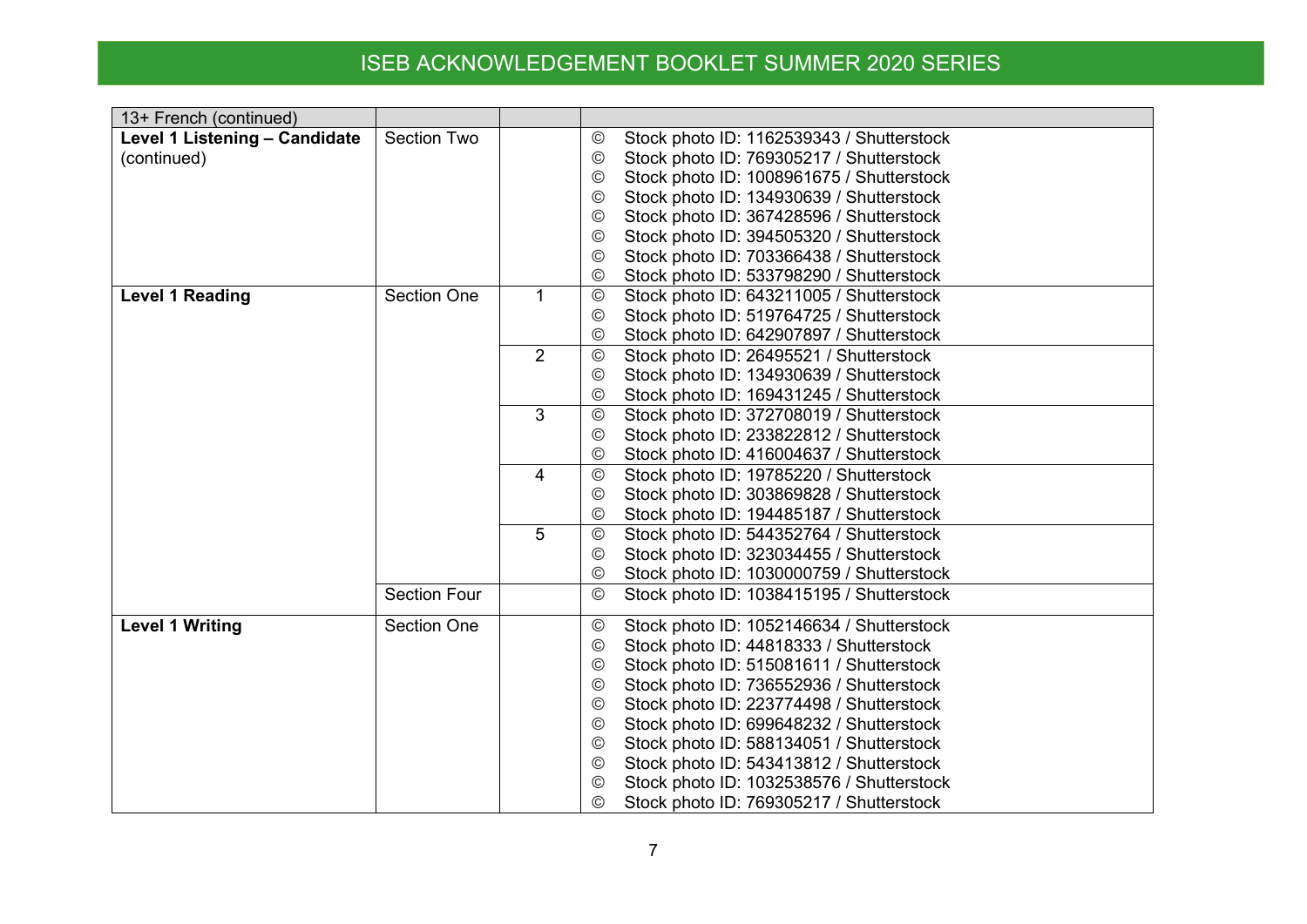| 13+ French (continued)        |                      |             |                |                                           |
|-------------------------------|----------------------|-------------|----------------|-------------------------------------------|
| Level 1 Writing (continued)   | <b>Section Three</b> |             | ©              | Stock photo ID: 1042255507 / Shutterstock |
|                               |                      |             | $\circledcirc$ | Stock photo ID: 390093481 / Shutterstock  |
|                               |                      |             | ©              | Stock photo ID: 1089094067 / Shutterstock |
|                               |                      |             | ©              | Stock photo ID: 1028200138 / Shutterstock |
|                               |                      |             | ©              | Stock photo ID: 280078823 / Shutterstock  |
|                               |                      |             | $^{\circledR}$ | Stock photo ID: 1021392199 / Shutterstock |
| Level 2 Listening - Candidate | <b>Section One</b>   | example     | $\circledcirc$ | Stock photo ID: 734952883 / Shutterstock  |
|                               |                      |             | $\odot$        | Stock photo ID: 337904864 / Shutterstock  |
|                               |                      |             | ©              | Stock photo ID: 158222804 / Shutterstock  |
|                               |                      | $\mathbf 1$ | $^{\circledR}$ | Stock photo ID: 670602043 / Shutterstock  |
|                               |                      |             | ©              | Stock photo ID: 531229633 / Shutterstock  |
|                               |                      |             | ©              | Stock photo ID: 287941598 / Shutterstock  |
|                               |                      | 2           | $\odot$        | Stock photo ID: 697536286 / Shutterstock  |
|                               |                      |             | $\circledcirc$ | Stock photo ID: 1024979926 / Shutterstock |
|                               |                      |             | $\circledcirc$ | Stock photo ID: 587701859 / Shutterstock  |
|                               |                      | 4           | $\circledcirc$ | Stock photo ID: 85078243 / Shutterstock   |
|                               |                      |             | $\circledcirc$ | Stock photo ID: 592039880 / Shutterstock  |
|                               |                      |             | ©              | Stock photo ID: 150141776 / Shutterstock  |
|                               |                      | 5           | $\odot$        | Stock photo ID: 1026635674 / Shutterstock |
|                               |                      |             | ©              | Stock photo ID: 322607552 / Shutterstock  |
|                               |                      |             | $^\copyright$  | Stock photo ID: 440141767 / Shutterstock  |
|                               | <b>Section Two</b>   |             | $\odot$        | Stock photo ID: 573339793 / Shutterstock  |
|                               |                      |             | $^{\circledR}$ | Stock photo ID: 703366438 / Shutterstock  |
|                               |                      |             | $\circledcirc$ | Stock photo ID: 739772218 / Shutterstock  |
|                               |                      |             | ◎              | Stock photo ID: 670354324 / Shutterstock  |
|                               |                      |             | $^\copyright$  | Stock photo ID: 678601135 / Shutterstock  |
|                               |                      |             | ©              | Stock photo ID: 644066911 / Shutterstock  |
|                               |                      |             | ©              | Stock photo ID: 573339754 / Shutterstock  |
|                               |                      |             | ©              | Stock photo ID: 1187038168 / Shutterstock |
| <b>Level 2 Reading</b>        | <b>Section One</b>   | 1           | $\odot$        | Stock photo ID: 475884289 / Shutterstock  |
|                               |                      |             | $\circledcirc$ | Stock photo ID: 472437472 / Shutterstock  |
|                               |                      |             | ©              | Stock photo ID: 437207761 / Shutterstock  |
|                               |                      |             | ◎              | Stock photo ID: 705611815 / Shutterstock  |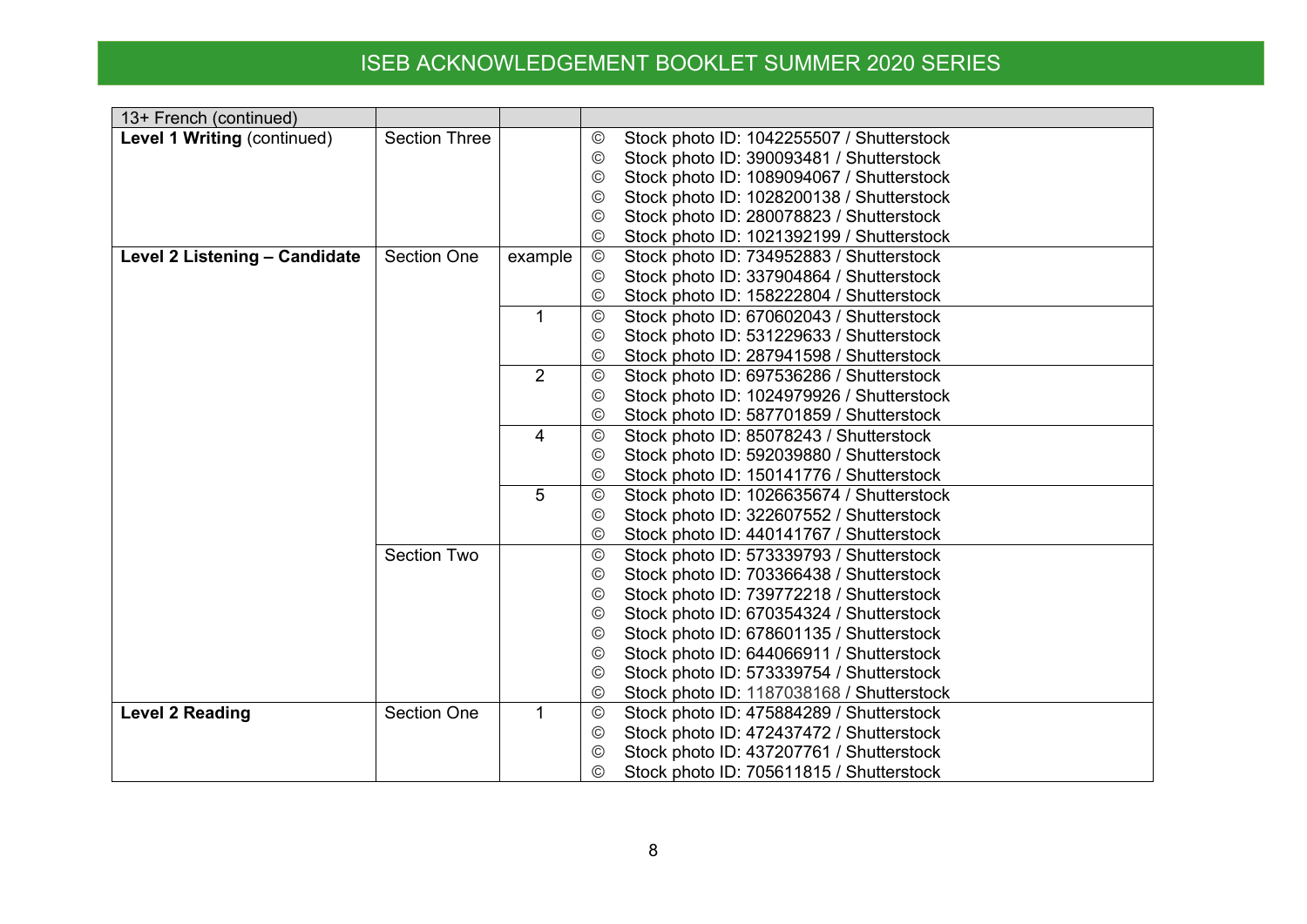| 13+ French (continued)      |   |                                                            |
|-----------------------------|---|------------------------------------------------------------|
| Level 2 Reading (continued) | 2 | Stock photo ID: 621587351 / Shutterstock<br>$\circledcirc$ |
|                             |   | Stock photo ID: 435858568 / Shutterstock<br>$\circledcirc$ |
|                             |   | Stock photo ID: 506413444 / Shutterstock<br>$^{\circ}$     |
|                             |   | Stock photo ID: 644648647 / Shutterstock<br>$\circledcirc$ |
|                             | 3 | Stock photo ID: 199976930 / Shutterstock<br>$^{\circ}$     |
|                             |   | Stock photo ID: 556325221 / Shutterstock<br>$\circledcirc$ |
|                             |   | Stock photo ID: 597995588 / Shutterstock<br>$\circledcirc$ |
|                             |   | Stock photo ID: 323034455 / Shutterstock<br>$\circledcirc$ |
|                             | 4 | Stock photo ID: 403770538 / Shutterstock<br>$^{\circ}$     |
|                             |   | Stock photo ID: 346073753 / Shutterstock<br>$\circledcirc$ |
|                             |   | Stock photo ID: 422599585 / Shutterstock<br>$^{\circ}$     |
|                             |   | Stock photo ID: 431809267 / Shutterstock<br>$\circledcirc$ |
|                             | 5 | Stock photo ID: 713334781 / Shutterstock<br>$\circledcirc$ |
|                             |   | Stock photo ID: 713337115 / Shutterstock<br>$\circledcirc$ |
|                             |   | Stock photo ID: 713712280 / Shutterstock<br>$\circledcirc$ |
|                             |   | Stock photo ID: 713740471 / Shutterstock                   |

| 13+ German            |                    |   |                |                                           |
|-----------------------|--------------------|---|----------------|-------------------------------------------|
| Listening - Candidate | <b>Section One</b> | A | ©              | Stock photo ID: 71267716 / Shutterstock   |
|                       |                    | В | $\circledcirc$ | Stock photo ID: 1194536527 / Shutterstock |
|                       |                    | С | ©              | Stock photo ID: 460552846 / Shutterstock  |
|                       |                    | D | ©              | Stock photo ID: 60988588 / Shutterstock   |
|                       |                    | Е | $\circledcirc$ | Stock photo ID: 408343288 / Shutterstock  |
|                       |                    |   | ©              | Stock photo ID: 498361132 / Shutterstock  |
|                       |                    | G | ©              | Stock photo ID: 106025966 / Shutterstock  |
|                       |                    | Н | ©              | Stock photo ID: 672388480 / Shutterstock  |
|                       |                    |   | ©              | Stock photo ID: 1150575929 / Shutterstock |
| Reading               | Section One        | A | $^\copyright$  | Stock photo ID: 288313271 / Shutterstock  |
|                       |                    | В | ©              | Stock photo ID: 1183192885 / Shutterstock |
|                       |                    | С | ©              | Stock photo ID: 526915729 / Shutterstock  |
|                       |                    | D | ©              | Stock photo ID: 795176005 / Shutterstock  |
|                       |                    | Е | $\circledcirc$ | Stock photo ID: 258257504 / Shutterstock  |
|                       |                    |   | ©              | Stock photo ID: 586956716 / Shutterstock  |
|                       |                    | G | $^{\circledR}$ | Stock photo ID: 572526787 / Shutterstock  |
|                       |                    | Н | ©              | Stock photo ID: 325238492 / Shutterstock  |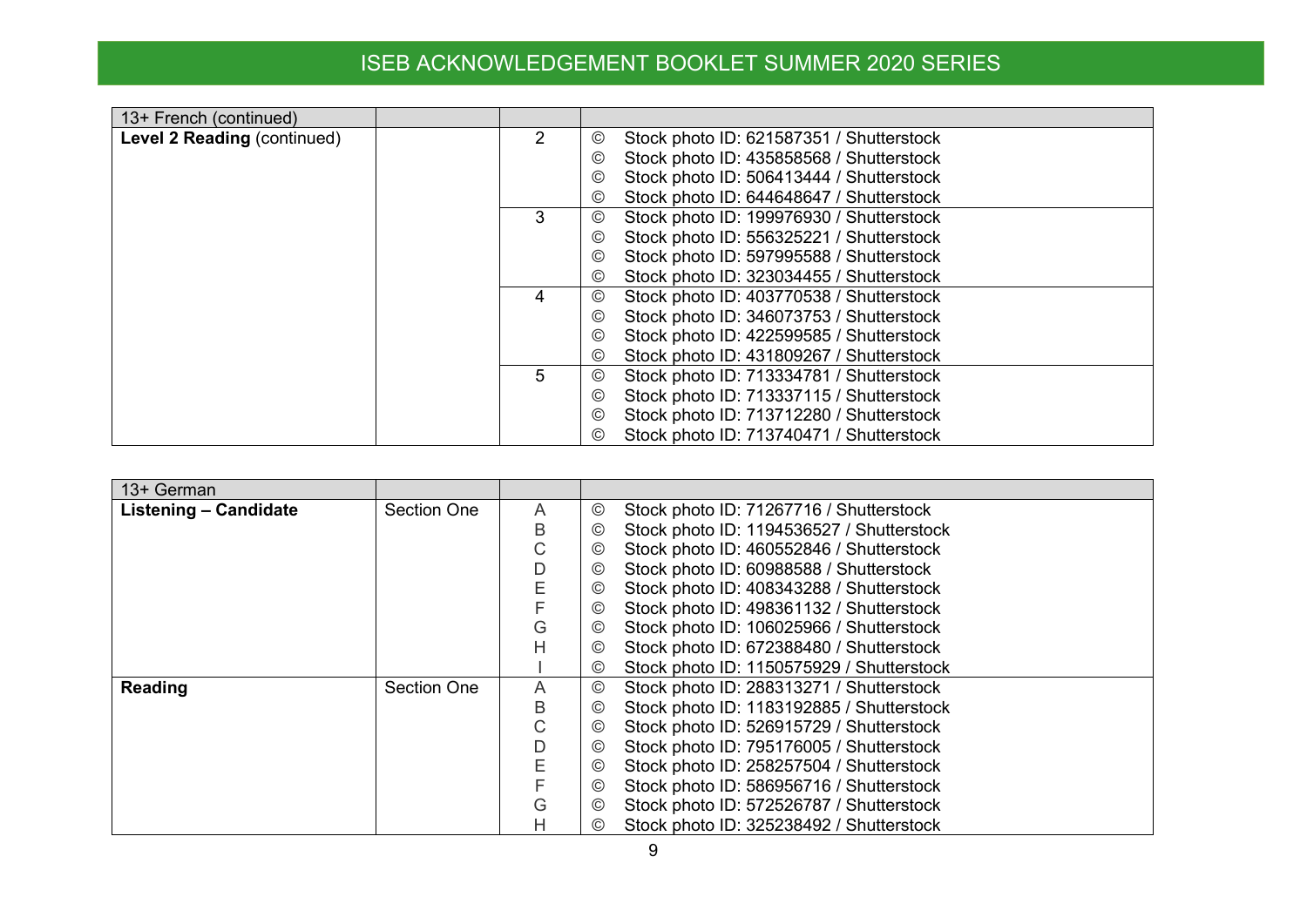| 13+ German (continued)     |                    |   |                                                            |
|----------------------------|--------------------|---|------------------------------------------------------------|
| <b>Reading (continued)</b> | Section Three      |   | Stock photo ID: 219831169 / Shutterstock<br>$\circledcirc$ |
| Writing                    | <b>Section One</b> |   | Stock photo ID: 634917779 / Shutterstock<br>$\odot$        |
|                            |                    |   | Stock photo ID: 701856310 / Shutterstock<br>$\circledcirc$ |
|                            |                    |   | Stock photo ID: 587987249 / Shutterstock<br>$\circledcirc$ |
|                            |                    | 4 | Stock photo ID: 576726937 / Shutterstock<br>$\circled{c}$  |
|                            |                    |   | Stock photo ID: 285240584 / Shutterstock<br>$\circledcirc$ |

| 13+ Spanish                   |                     |                |                |                                          |
|-------------------------------|---------------------|----------------|----------------|------------------------------------------|
| Level 1 Listening - Candidate | <b>Section One</b>  |                | $^\copyright$  | Stock photo ID: 331111568 / Shutterstock |
|                               |                     |                | $\odot$        | Stock photo ID: 94336138 / Shutterstock  |
|                               |                     |                | $\odot$        | Stock photo ID: 439857235 / Shutterstock |
|                               |                     |                | $\odot$        | Stock photo ID: 589399619 / Shutterstock |
|                               |                     |                | $\odot$        | Stock photo ID: 126158831 / Shutterstock |
|                               |                     |                | $^\copyright$  | Stock photo ID: 508244377 / Shutterstock |
|                               | <b>Section Five</b> |                | $\odot$        | Stock photo ID: 111614273 / Shutterstock |
|                               |                     |                | $\odot$        | Stock photo ID: 311652557 / Shutterstock |
| <b>Level 1 Reading</b>        | Section Two         | A              | $\odot$        | Stock photo ID: 296543516 / Shutterstock |
|                               |                     | B              | $\odot$        | Stock photo ID: 60688972 / Shutterstock  |
|                               |                     | C              | $\odot$        | Stock photo ID: 170806958 / Shutterstock |
|                               |                     | D              | $\odot$        | Stock photo ID: 117407779 / Shutterstock |
|                               |                     | E              | $_{\odot}$     | Stock photo ID: 485025199 / Shutterstock |
|                               |                     | F              | $\odot$        | Stock photo ID: 522609472 / Shutterstock |
|                               |                     | G              | $\odot$        | Stock photo ID: 411206335 / Shutterstock |
|                               |                     | Н              | $\odot$        | Stock photo ID: 552897634 / Shutterstock |
|                               | <b>Section Five</b> |                | $\circledcirc$ | Stock photo ID: 80946400 / Shutterstock  |
|                               |                     |                | $\odot$        | Stock photo ID: 572406205 / Shutterstock |
| <b>Level 1 Writing</b>        | Section Two         | example        | $_{\odot}$     | Stock photo ID: 714668506 / Shutterstock |
|                               |                     |                | $_{\odot}$     | Stock photo ID: 356645258 / Shutterstock |
|                               |                     | $\overline{2}$ | $\circledcirc$ | Stock photo ID: 472840636 / Shutterstock |
|                               |                     | 3              | $\odot$        | Stock photo ID: 570563542 / Shutterstock |
|                               |                     | 4              | $\circledcirc$ | Stock photo ID: 421291225 / Shutterstock |
|                               |                     | 5              | $\circledcirc$ | Stock photo ID: 490270480 / Shutterstock |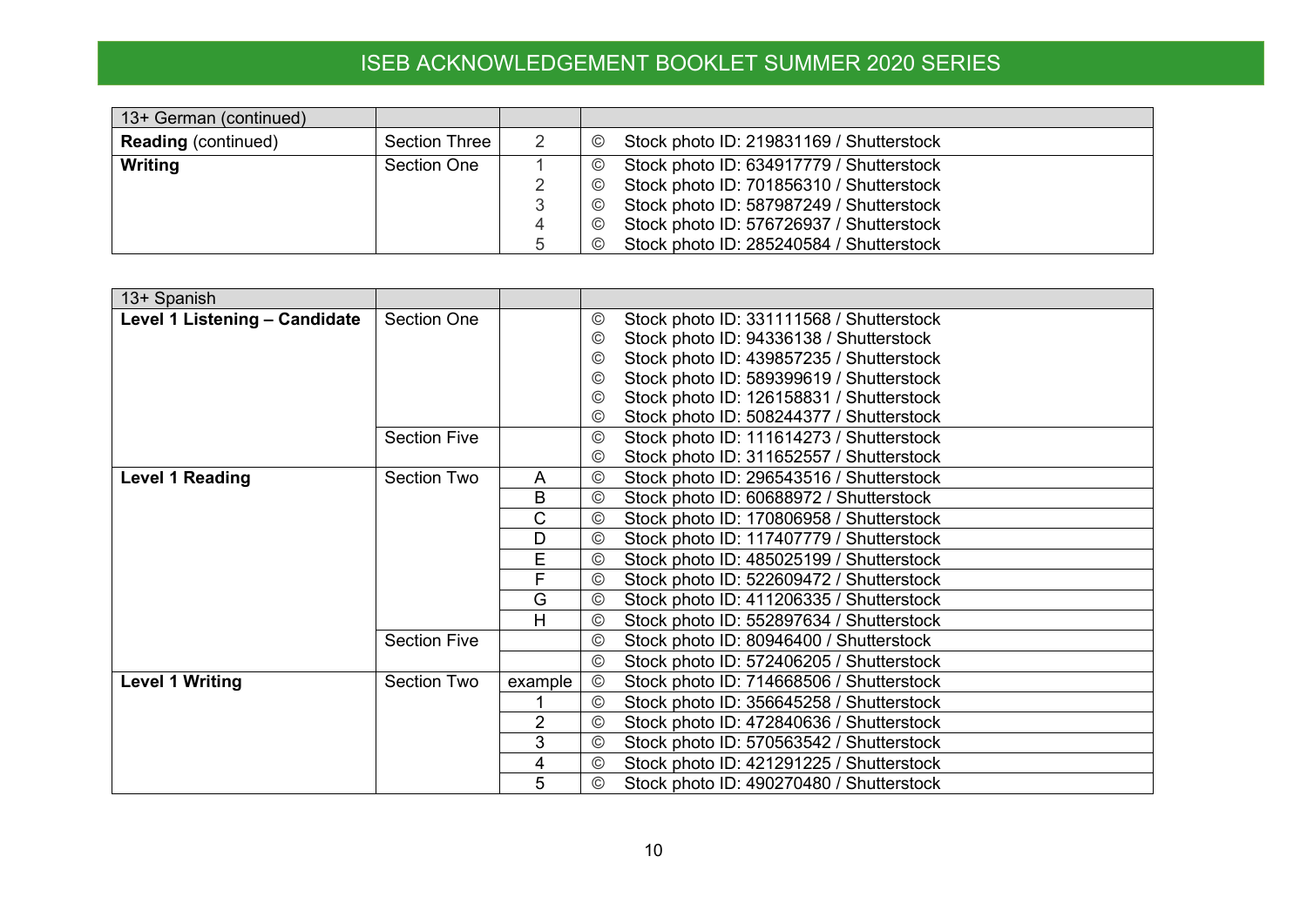| 13+ Spanish (continued)       |                     |   |                 |                                           |
|-------------------------------|---------------------|---|-----------------|-------------------------------------------|
| Level 2 Listening - Candidate | <b>Section One</b>  | A | $^{\circledR}$  | Stock photo ID: 331111568 / Shutterstock  |
|                               |                     | В | $^\copyright$   | Stock photo ID: 35399641 / Shutterstock   |
|                               |                     | С | $\odot$         | Stock photo ID: 730514287 / Shutterstock  |
|                               |                     | D | $_{\odot}$      | Stock photo ID: 214028590 / Shutterstock  |
|                               |                     | Е | $\circledcirc$  | Stock photo ID: 340245446 / Shutterstock  |
|                               |                     |   | $\odot$         | Stock photo ID: 571355584 / Shutterstock  |
|                               |                     | G | $\odot$         | Stock photo ID: 82883974 / Shutterstock   |
|                               |                     | Н | $\circledcirc$  | Stock photo ID: 573675364 / Shutterstock  |
| <b>Level 2 Reading</b>        | <b>Section One</b>  | A | $\odot$         | Stock photo ID: 656937820 / Shutterstock  |
|                               |                     | B | $_{\mathbb{O}}$ | Stock photo ID: 158989157 / Shutterstock  |
|                               |                     | С | $_{\mathbb{O}}$ | Stock photo ID: 105308315 / Shutterstock  |
|                               |                     | D | $_{\mathbb{O}}$ | Stock photo ID: 557901466 / Shutterstock  |
|                               |                     | E | $_{\mathbb{O}}$ | Stock photo ID: 457480714 / Shutterstock  |
|                               |                     |   | $\circledcirc$  | Stock photo ID: 230549551 / Shutterstock  |
|                               |                     | G | $\odot$         | Stock photo ID: 400051480 / Shutterstock  |
|                               |                     | Н | $_{\mathbb{O}}$ | Stock photo ID: 292965494 / Shutterstock  |
|                               | <b>Section Four</b> |   | $\odot$         | Stock photo ID: 1067487275 / Shutterstock |
|                               | <b>Section Five</b> |   | $\circledcirc$  | Stock photo ID: 394919224 / Shutterstock  |
| <b>Level 2 Writing</b>        | <b>Section One</b>  |   | $\odot$         | Stock photo ID: 170806958 / Shutterstock  |
|                               |                     | 2 | $^{\circledR}$  | Stock photo ID: 739883080 / Shutterstock  |
|                               |                     | 3 | $\odot$         | Stock photo ID: 519237028 / Shutterstock  |
|                               |                     | 4 | $\odot$         | Stock photo ID: 520818529 / Shutterstock  |
|                               |                     | 5 | $\circledcirc$  | Stock photo ID: 296648669 / Shutterstock  |